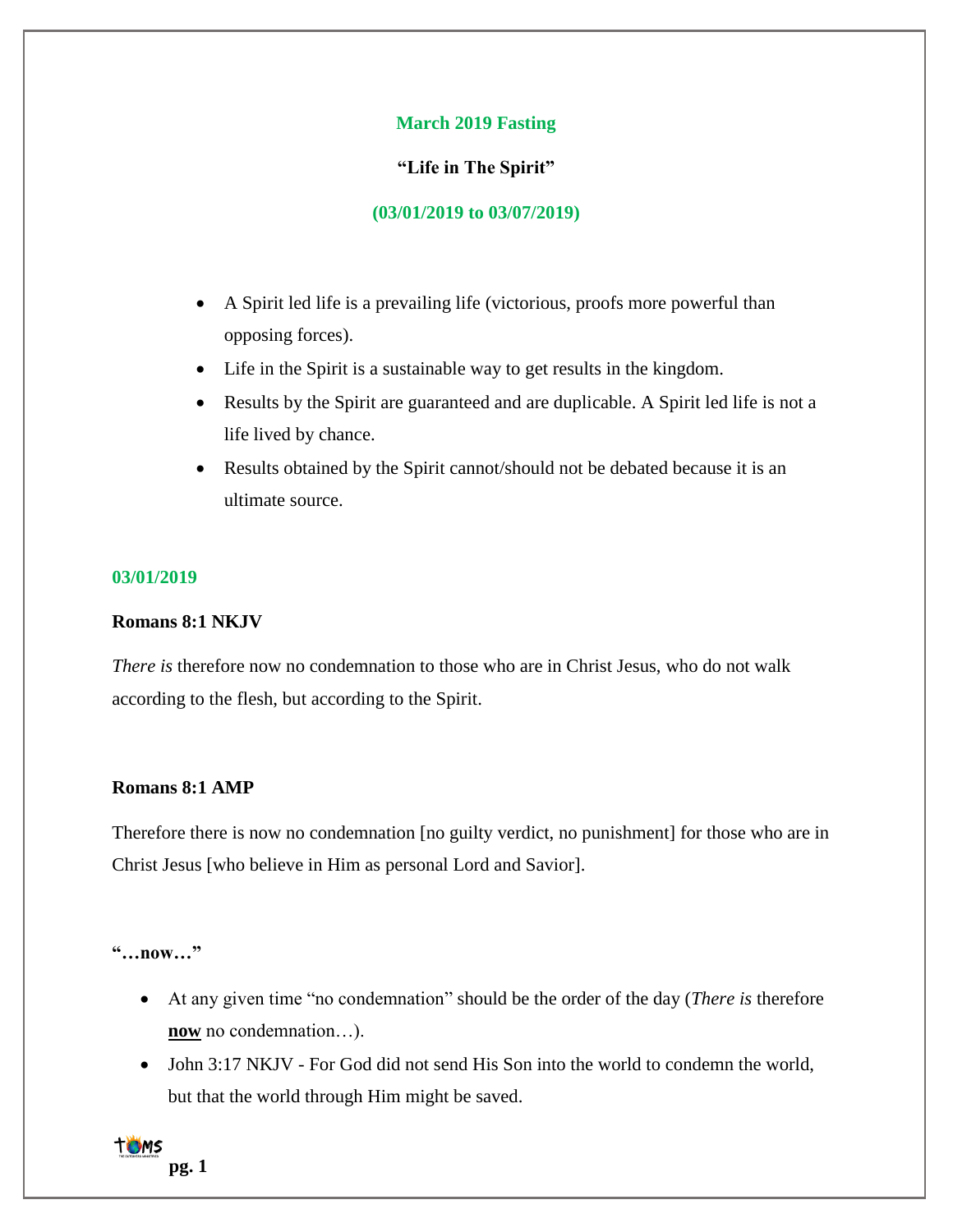# **"…no condemnation…"**

- Jesus was condemned in or place (Romans 8:33-34 NKJV Who shall bring any charge against God's elect? It is God who justifies. Who is to condemn? Christ Jesus is the one who died—more than that, who was raised—who is at the right hand of God, who indeed is interceding for us).
- Condemnation is a product of guilt and punishment orientation. In Christ, our guilts and punishments have been resolved. He took them upon Himself and was nailed on the cross (Colossians 2:13-14).
- The Lord never points an accusing finger to His children. Neither will He do anything to make them feel guilty or punished. Every thought and feeling of accusation are from the devil. He is the accuser of the brethren (Revelation 12:10).
- Condition to walk in "no condemnation" is to walk according to the Spirit. "For as many as are led by the Spirit of God, they are the sons of God" (Romans 8:14N KJV).
- Walking in the flesh is the pathway to "condemnation". The Hebrew word for "flesh" is "Sarx" (properly, *flesh* ("carnal"), merely *of human origin or empowerment*. ("flesh") is not always evil in Scripture. Nevertheless, in this context, it refers to making decisions (actions) *according to self* – i.e. done *apart from faith* (independent from *God's* in working). Thus, what is "*of the flesh* (*carnal*)" is by definition displeasing to the Lord – even things that *seem* "respectable!" In short, *flesh* generally relates to *unaided human effort*, i.e. decisions (actions) that originate from self or are empowered by self. This is *carnal* ("of the *flesh*") and proceeds out of the *untouched* (*unchanged*) part of us – i.e. what is *not* transformed by God [\(www.biblehub.com\)](http://www.biblehub.com/).

# **"…in Christ Jesus…"**

- We are shielded in Christ Jesus from all the accusing arrows thrown by the accuser. To accuse is to charge (a person or persons) with some fault, offence, crime, etc; impute guilt or blame (Merriam Webster Dictionary).
- To be in Christ Jesus is to "believe in Him as personal Lord and Savior". It is one thing to believe in Him as Savior and it is another thing to believe in Him as Lord. However, He

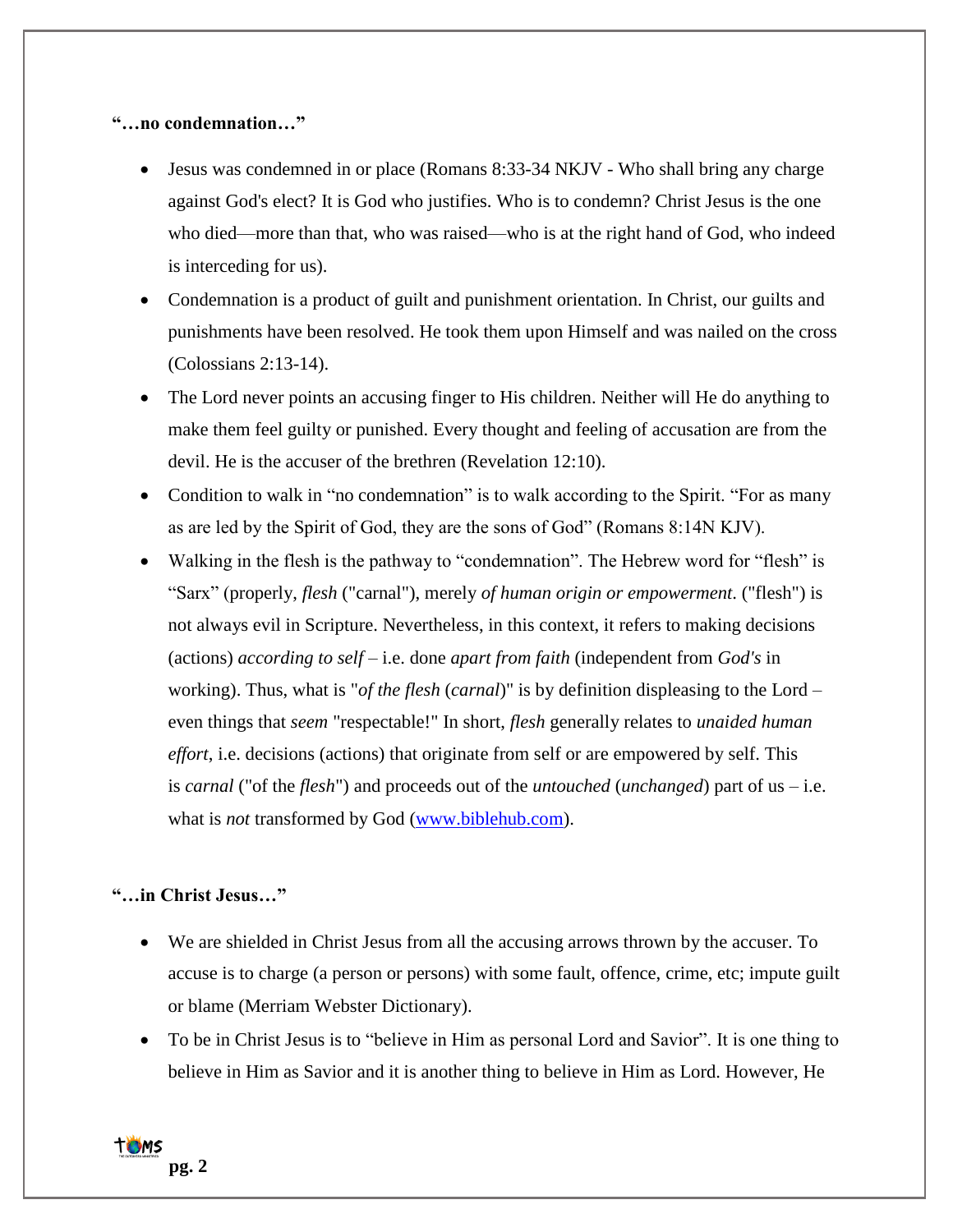first becomes Savior to you before Lord. It is to your benefit to know Him both as Savior and Lord.

## **Romans 8:2 NKJV**

For the law of the Spirit of life in Christ Jesus has made me free from the law of sin and death.

### **Romans 8:2 AMP**

For the law of the Spirit of life [which is] in Christ Jesus [the law of our new being] has set you free from the law of sin and of death.

#### **NB: John 8:36 NKJV**

If the Son therefore shall **make you free,** ye shall be free indeed.

**… the law…**

- The word law in this case is not referring to the law of Moses. It simply refers to "the power over you." (Refer the NLT). "And because you belong to him, the power of the life-giving Spirit has freed you from the power of sin that leads to death." Romans 8:2 NLT.
- The law is spiritual
	- Romans 7:7a AMP What shall we say then? Is the Law sin? Certainly not!
	- Romans 7:10a AMP And the *very* commandment which was intended to bring life
	- Romans 7:13a AMP Did that which is good [the Law],

### **… the law of the Spirit of life…**

- The law (the power) of the Spirit of life in Christ Jesus is written by the Spirit Himself on the tablets of our hearts (written on flesh, not stone). And the author of this writing resides within us. His residence began when we accepted Jesus as Savior and Lord.
- This law sets the pace for a new order. No one can function under two sets of contradictory laws. You will either adhere to one or the other. At birth, the law of sin and

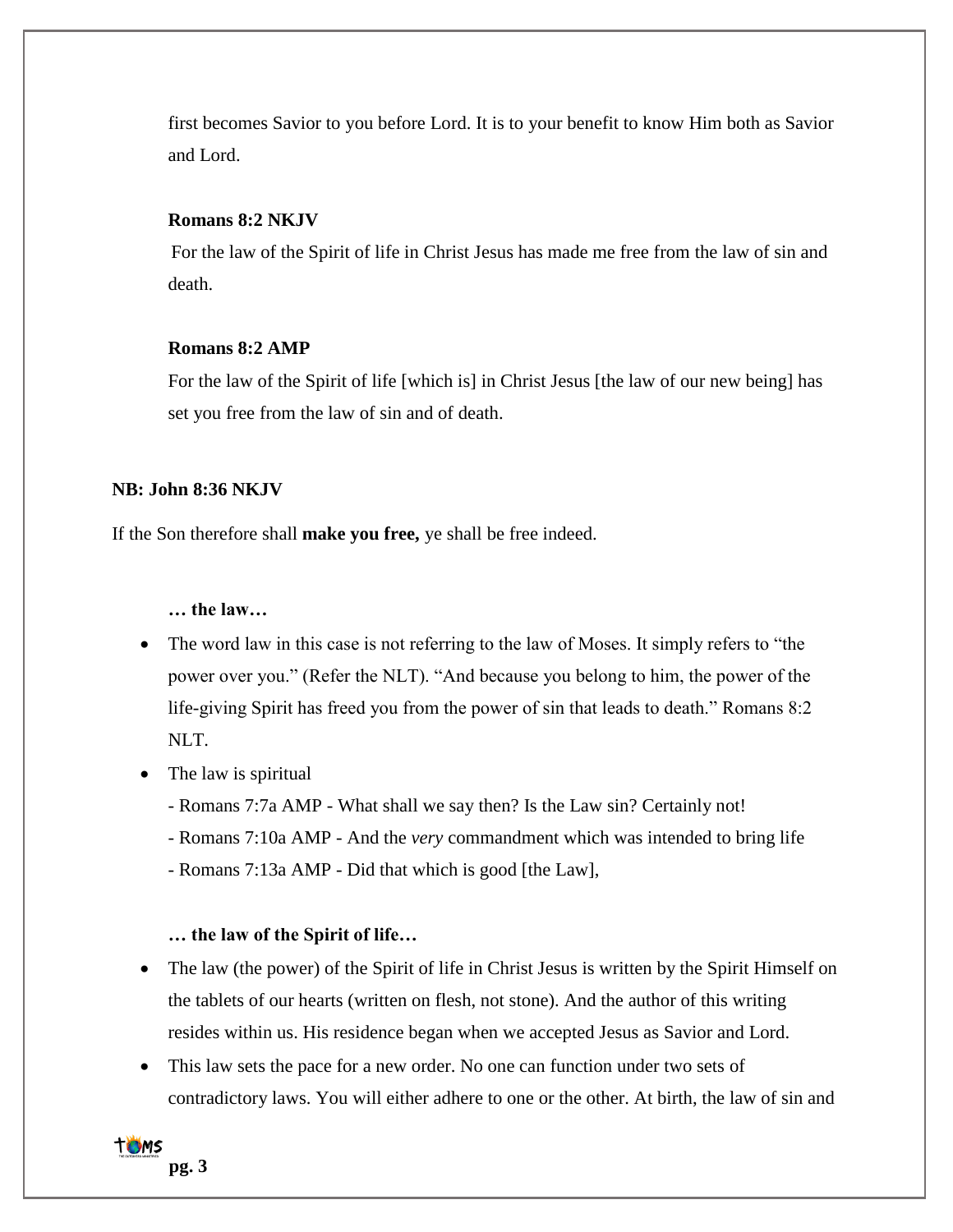death is what reigns in our lives. But when we become born again, we become a new creation and the old law is replaced by the law of the Spirit of life in Christ Jesus.

- The law of sin and death is bondage. You are only made free from what bounds you.
- The law of the Spirit of life is found in Christ Jesus alone and is Christ Jesus.
- The law of the Spirit of life in Christ "makes" free. To be "made free" is different from to be "set free" (You can be physically set free, but mentally still in bondage). The law of the Spirit of life makes free from the law of sin and death.
- The law of the Spirit of life is an antidote for the law of sin and death.
- The law of the Spirit of life is a personal decision.
- The law of the Spirit of life functions both physically and spiritually. Physically in protection and spiritually by faith.
- Christianity is the conscious taking of yourself out of the law of sin and death and placing yourself under the control of the law of the spirit.
- Jesus is the law of life. The law giver is one with me. Galatians 5:18 ESV But if you are led by the Spirit, you are not under the law.

### **… the law of sin and of death…**

- The law of sin and death The controlling influence of sin, leading to death and condemnation.
- The law of sin and death is bondage. You are only made free from what bounds you. Thank God we have been made free indeed.

#### **03/02/2019**

#### **Romans 8:3 NKJV**

For what the law could not do in that it was weak through the flesh, God *did* by sending His own Son in the likeness of sinful flesh, on account of sin: He condemned sin in the flesh,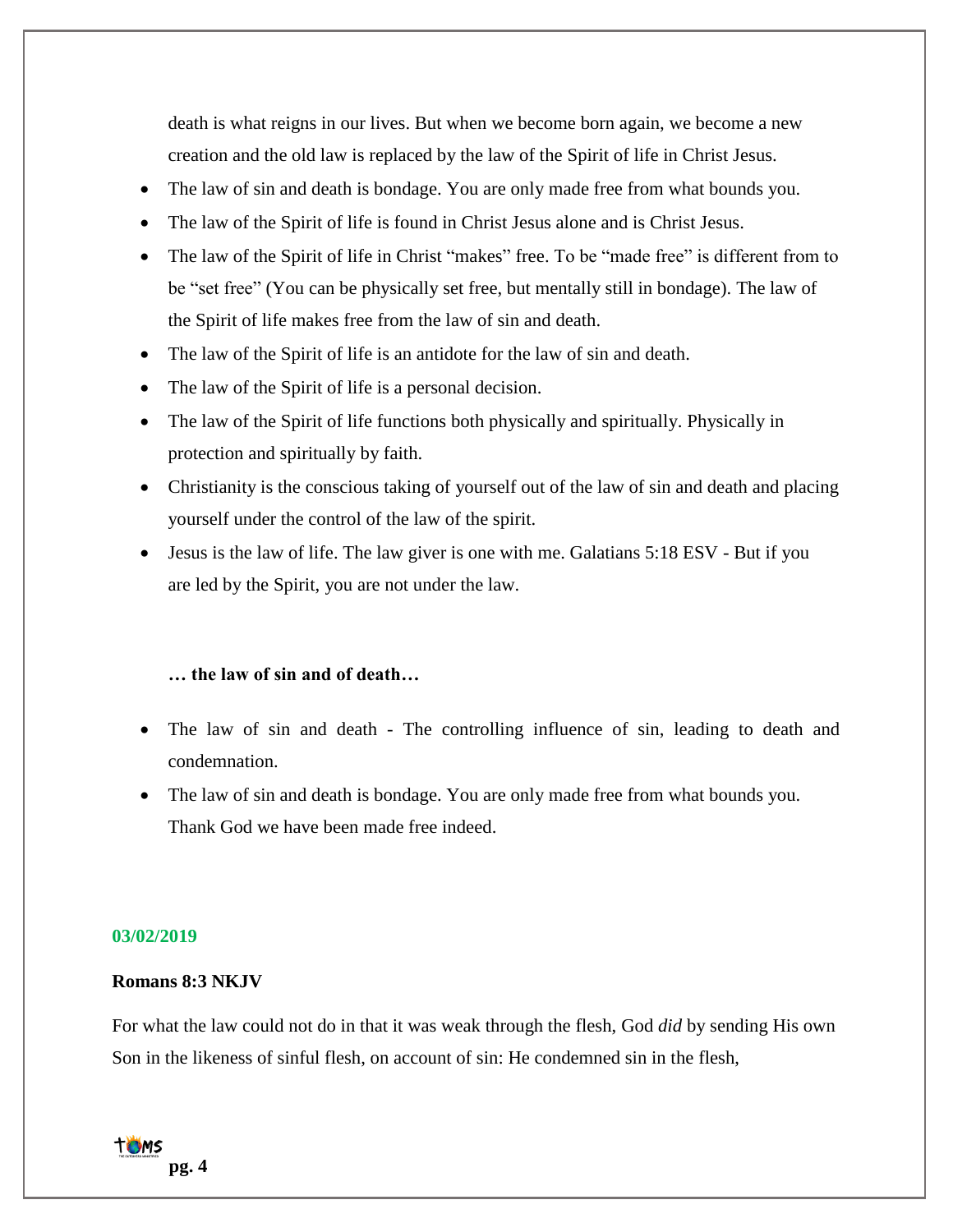### **Romans 8:3 AMP**

For what the Law could not do [that is, overcome sin and remove its penalty, its power] being weakened by the flesh [man's nature without the Holy Spirit], God did: He sent His own Son in the likeness of sinful man as an offering for sin. And He condemned sin in the flesh [subdued it and overcame it in the person of His own Son],

# **Romans 8:3 NLT**

The **law of Moses** was unable to save us because of the weakness of our sinful nature. So God did what the law could not do. He sent his own Son in a body like the bodies we sinners have. And in that body God declared an end to sin's control over us by giving his Son as a sacrifice for our sins.

- The law of Moses perpetuated sin within us meanwhile sin's control over us was put to an end by the giving of God's son Jesus as a sacrifice for our sins.
- The law of Moses could not overcome sin and remove its penalty, or its power. Jesus subdued and overcame sin.
- Sin (Greek Harmatia means "miss the mark"). It is impossible for us to fulfil the requirements of the law *by* our sinful nature. We will perpetually miss the mark. The sacrifice of Jesus has freed us from that bondage. Amen.
- Sin orientation leads to a never ending cycle of accusation, guilt, punishment and condemnation.
- Jesus was sent in the likeness of sinful flesh because He could not be a sinner or be sinful. And the reason is because Jesus could only pay a debt (of sin) He did not owe.
- Jesus qualified to condemn sin in the flesh.

## **Romans 8:3-4 NKJV**

3 For what the law could not do in that it was weak through the flesh, God *did* by sending His own Son in the likeness of sinful flesh, on account of sin: He condemned sin in the flesh,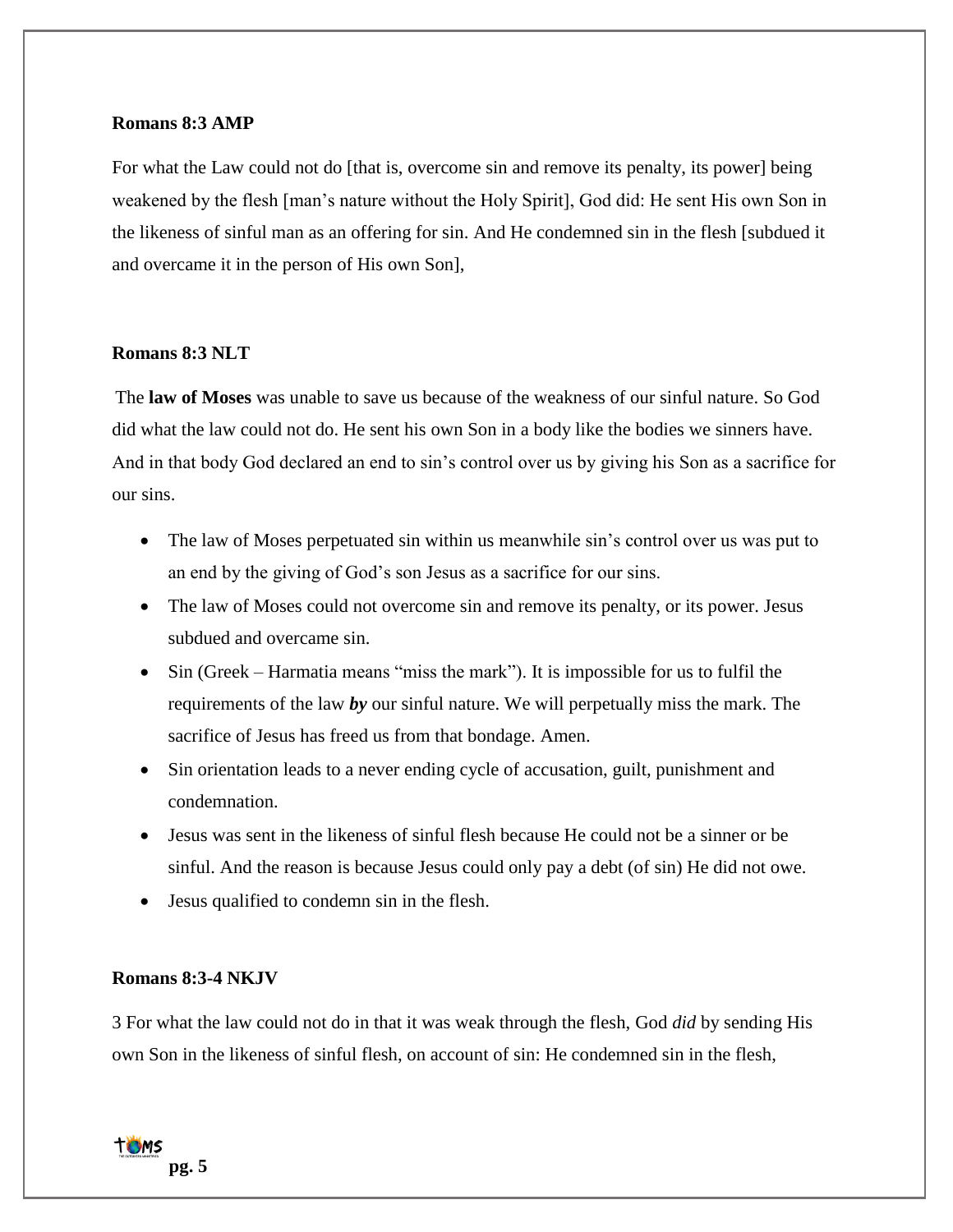4 that the righteous requirement of the law might be fulfilled in us who do not walk according to the flesh but according to the Spirit.

- Jesus' death on the cross condemned sin in the flesh. That is why He tells us in John 3:17 that He did not come to condemn the world but that the world through Him might be saved. Condemning sin in the flesh is an act of saving us.
- Our acceptance of His death (i.e making Him Savior and Lord) is an act of faith, obedience and love. Faith precedes obedience and obedience precedes love.
- **The righteous requirement of the law is "love".**
- Love as a righteous requirement, and when fulfilled **in us** all the other virtues like faith, obedience, etc. sprout.
- Those who walk by the Spirit are sons of God. A spirit led life is a love walk life. Love for God and His people.

### **03/03/2019**

#### **Romans 8:5 NKJV**

For those who live according to the flesh set their minds on the things of the flesh, but those *who live* according to the Spirit, the things of the Spirit.

- Flesh = Flesh (Carnality)
- Spirit = Spirit (Faith)
- Carnality and faith lifestyles are the only two options when it comes to our lifestyle of choice. Let's do well to live in faith.
- Faith can be seen

-Luke18:8b NKJV - … Nevertheless, when the Son of Man comes, will He really **find faith** on the earth?" We find only things that can be seen.

-Mark 2:5a NKJV - When Jesus **saw their** faith,"

-James 2:18 NKJV - But someone will say, "You have faith, and I have works." **Show me your faith** without your works, and I will show you my faith by my works.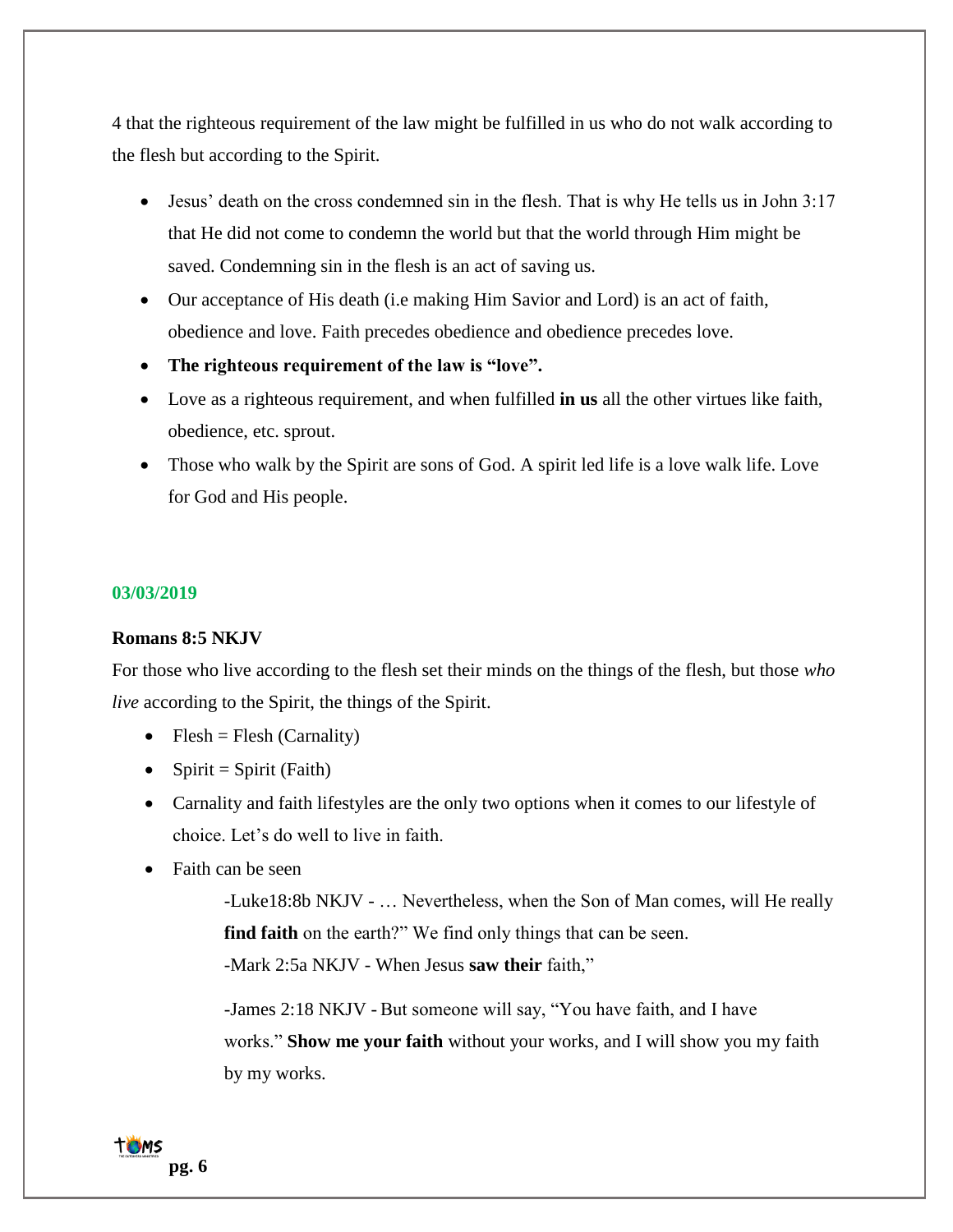- Allow the power of the Spirit to take dominion over your thought/mind.
- There is a way that we live according to the flesh and "the things of the flesh". So too there is a way to live according to the Spirit and the "things of the Spirit". Meaning, you do not only like the person but also like the "things" the person likes.

# **Romans 8:6-8 NKJV**

6 For to be carnally minded *is* death, but to be spiritually minded *is* life and peace.

7 For the carnal mind *is* enmity against God; for it is not subject to the law of God, nor indeed can be.

8 So then, those who are in the flesh cannot please God.

- Carnality = death (physical and spiritual)
- Spirituality = life and peace (eternal life, God's kind of life and his rest, quietness)
- Pleasing God requires faith (Hebrews 11:6) and if that is the case, He will definitely be displeased with carnality (flesh).
- There is no room for "conflict" for faith and flesh. They are "enemies". (Philippians 2:10) NLT - that at the name of Jesus every knee should bow, in heaven and on earth and under the earth).
- Living in the Spirit is a prerequisite to living in peace. Amazing!

### **03/04/2019**

## **Romans 8:9-11 NKJV**

9 But you are not in the flesh but in the Spirit, if indeed the Spirit of God dwells in you. Now if anyone does not have the Spirit of Christ, he is not His.

10 And if Christ *is* in you, the body *is* dead because of sin, but the Spirit *is* life because of righteousness.

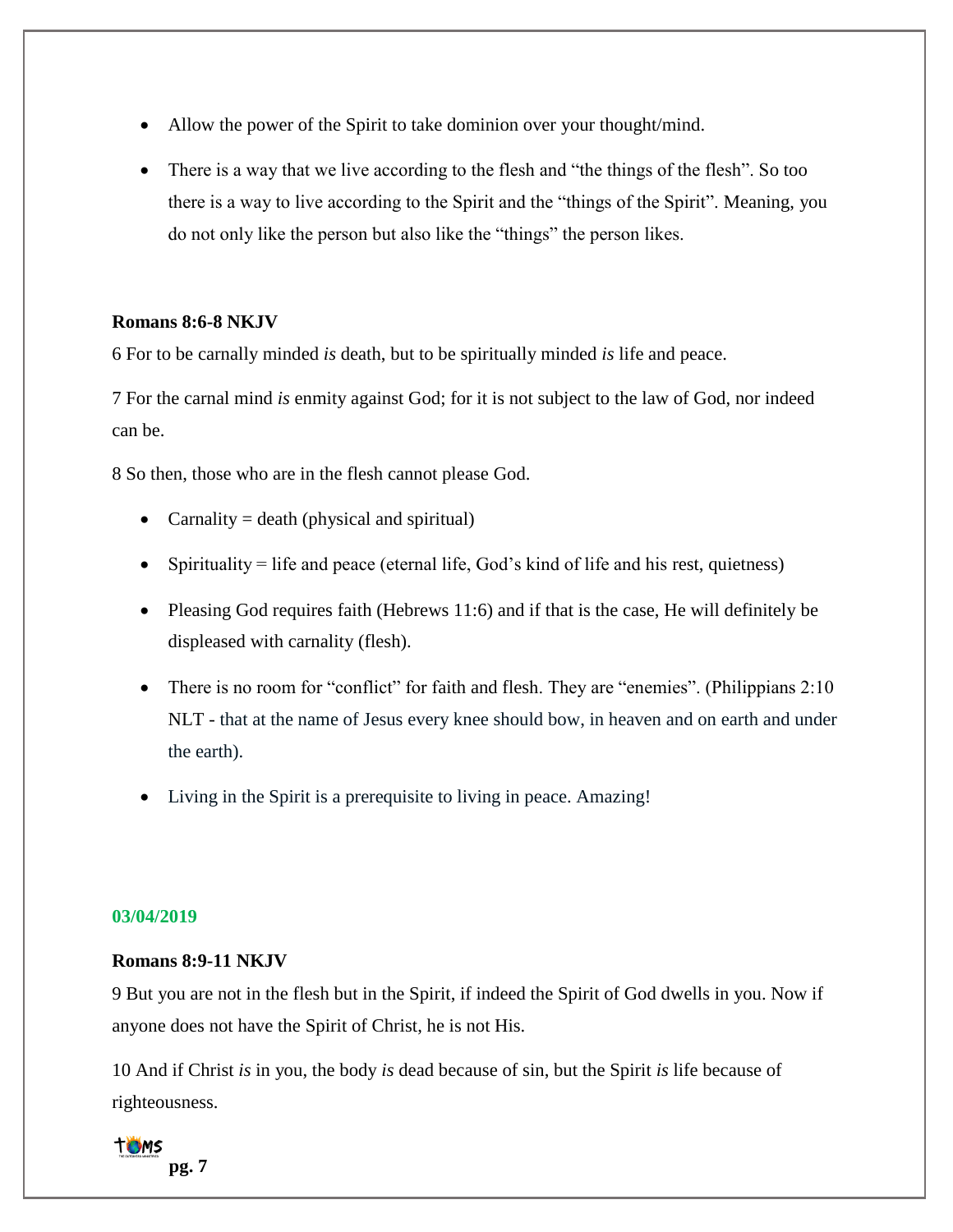11 But if the Spirit of Him who raised Jesus from the dead dwells in you, He who raised Christ from the dead will also give life to your mortal bodies through His Spirit who dwells in you.

- **I have the Spirit dwelling within me, therefore I am not in the flesh but in the Spirit.**
- **I belong to God because I have the Spirit of Christ dwelling within me.**
- Being in the Spirit is like "a certificate of proof" or an "identity card" of where we belong and whom we belong to.
- The physical body will one day experience death, but the spirit will never die. The Spirit is life because of righteousness.
- Verse 10 is incomplete without verse 11. The presence of the Spirit of Jesus within us benefits both our physical and spiritual wellbeing.
- The life is verse 10 is **zóé**: life, both of physical (present) and of spiritual (particularly future) existence. God's kind of life (quality and quantity).
- The life in verse 11 is **zóopoieó**: to make alive (different from zoe).
- We have life giving power resident within us.

### **03/05/2019**

## **Romans 8:12-13 NKJV**

12 Therefore, brethren, we are debtors—not to the flesh, to live according to the flesh.

13 For if you live according to the flesh you will die; but if by the Spirit you put to death the deeds of the body, you will live.

## **Romans 8:12-13 AMP**

12 So then, brothers and sisters, we have an obligation, but not to our flesh [our human nature, our worldliness, our sinful capacity], to live according to the [impulses of the] flesh [our nature without the Holy Spirit]—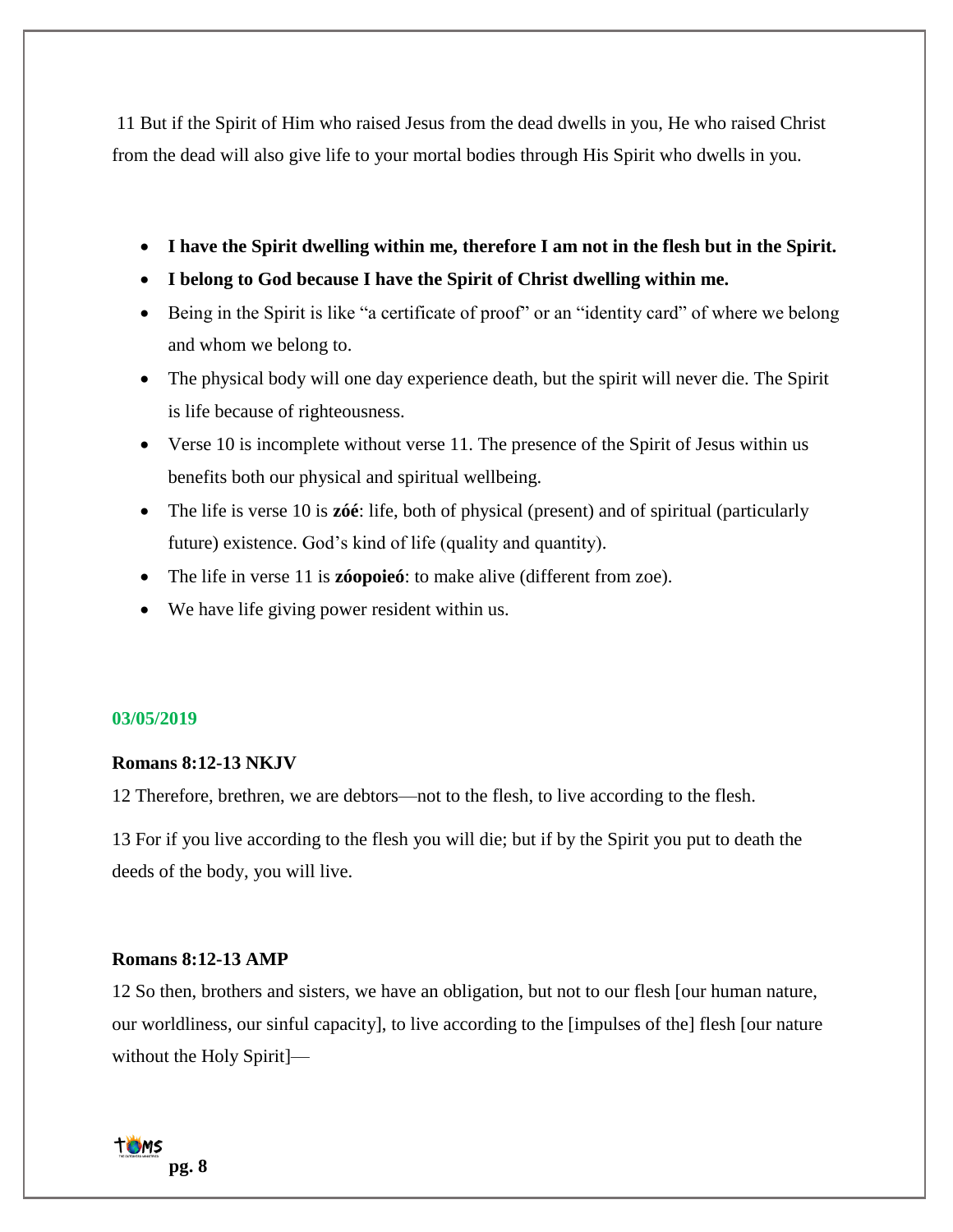13 for if you are living according to the [impulses of the] flesh, you are going to die. But if [you are living] by the [power of the Holy] Spirit you are *habitually* putting to death the *sinful* deeds of the body, you will [really] live *forever*.

- We give strength to the things we focus on. If you do not feed an emotion, by focusing on it or talking about it, it will eventually loose its grip over you with time.
- We have an obligation that obligation is to live according to the Spirit, not the flesh. We are therefore, lawful captives of the Life in the Spirit (Lifestyle).
- An easy way to die is to live by the flesh (our nature without the Spirit).
- Impulsive living is carnality, fleshly.

### **03/06/2019**

# **Romans 8:14-15 NKJV**

For as many as are led by the Spirit of God, these are sons of God.

For you did not receive the spirit of bondage again to fear, but you received the Spirit of adoption by whom we cry out, "Abba, Father."

- I am led by the Spirit of God and I am a son of God.
- I do not live in fear
- I am not held back by the spirit of bondage which is fear (God's judgement). I am free in Christ and I live a life of freedom (of sonship-spirit led).

#### **03/07/2019**

### **Romans 8:16-17 NKJV**

The Spirit Himself bears witness with our spirit that we are children of God,

and if children, then heirs—heirs of God and joint heirs with Christ, if indeed we suffer with *Him*, that we may also be glorified together.